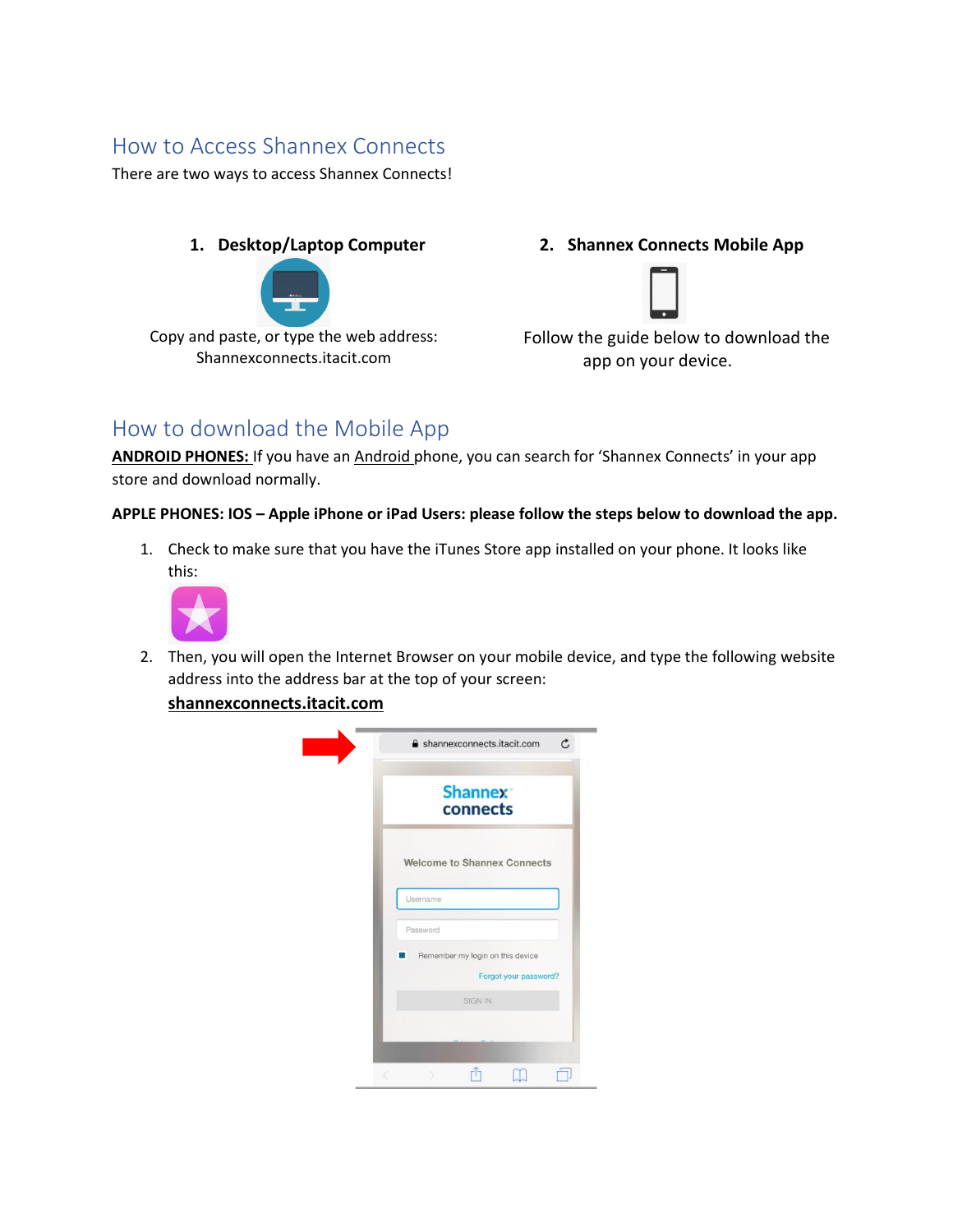- 3. Log in with your username and password (**existing** employees this is the same as your **Gazebo** log-in information)
- 4. You will then be asked to download the Shannex Connects mobile app click on the icon as shown below to begin downloading:

| shannexconnects.itacit.com                                                                                                                                  |  |
|-------------------------------------------------------------------------------------------------------------------------------------------------------------|--|
| Want to download the<br>Shannex Connects mobile<br>app?                                                                                                     |  |
| Tap the button below to get the free app<br>now.                                                                                                            |  |
| Download on the<br><b>App Store</b>                                                                                                                         |  |
| No thanks. I'll use the browser                                                                                                                             |  |
| Apple and the Apple logo are trademarks of Apple Inc., registered in the U.S.<br>and other countries and regions. App Store is a service mark of Apple Inc. |  |
|                                                                                                                                                             |  |
|                                                                                                                                                             |  |

5. You may be asked to sign into your iTunes Store account (this is the same as your Apple ID username and password that you use when downloading an app from the Apple Store/iTunes).

| Cancel                                                                                        |          | <b>Redeem Code</b> | Redeem       |  |  |
|-----------------------------------------------------------------------------------------------|----------|--------------------|--------------|--|--|
|                                                                                               |          |                    |              |  |  |
| Sign In to iTunes Store<br>To continue, enter the password for<br>your Apple ID *<br>it.com". |          |                    |              |  |  |
|                                                                                               | Password |                    |              |  |  |
|                                                                                               | Sign In  |                    |              |  |  |
| <b>Use Camera</b>                                                                             |          |                    |              |  |  |
| t<br>W<br>e<br>r<br>ū<br>q<br>$\overline{O}$<br>D                                             |          |                    |              |  |  |
| s<br>a                                                                                        | d<br>f   | h<br>g             | k            |  |  |
| $\overline{z}$                                                                                | C<br>X   | b                  | 'n<br>∞<br>m |  |  |
| .?123                                                                                         |          | space              | return       |  |  |

6. Once you enter your password, click on 'Open' to continue. From here, there will be an automatic process that takes place – you don't need to click anything to continue, please wait for this download process to complete – it might take a few seconds, or a few minutes depending on the connection.